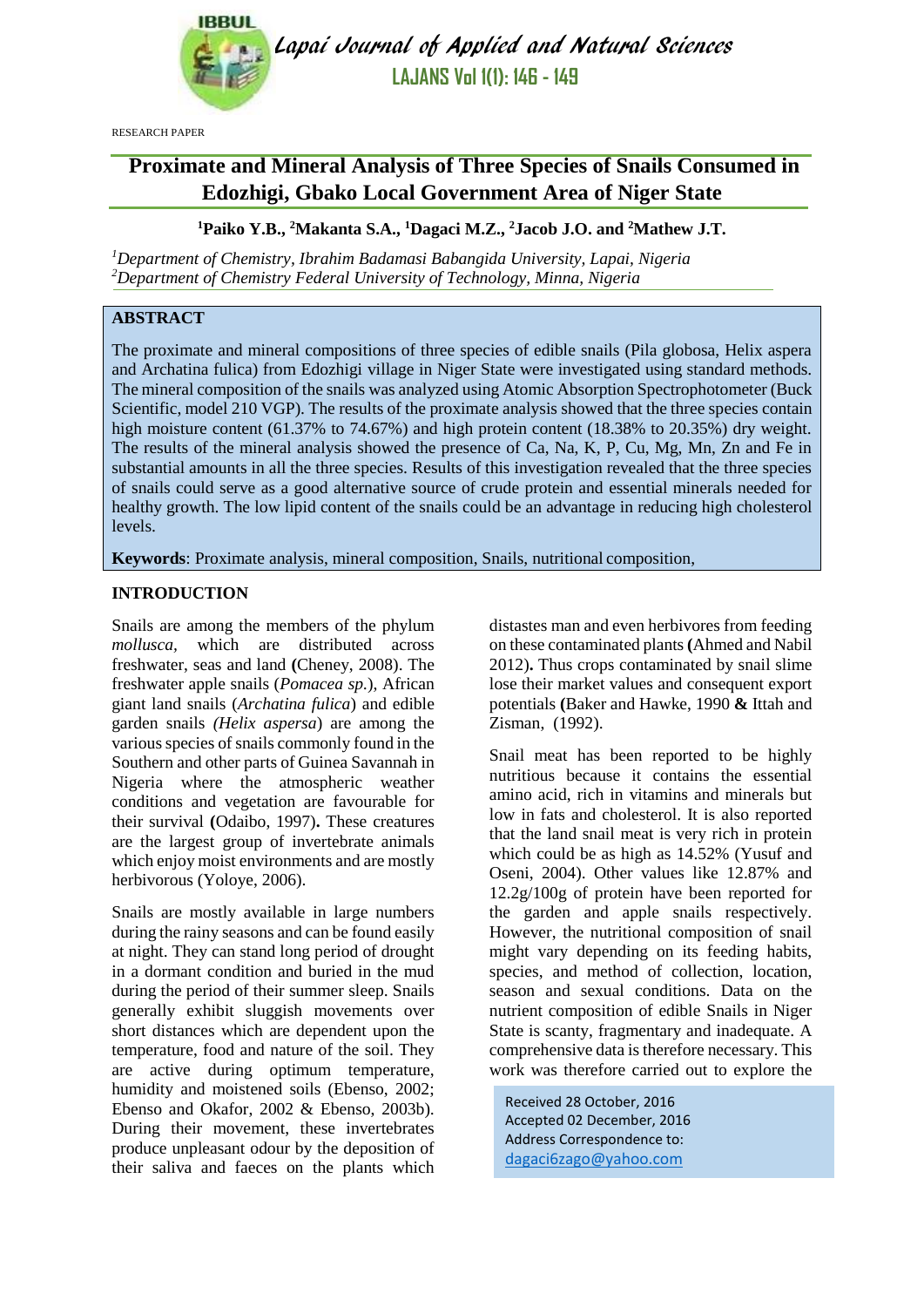nutritional potentiality of three species of Snails commonly consumed by the various communities of Edozhigi in Gbako Local Government Area of Niger State with a view to providing a baseline data and a reference point for further work on these cheap protein sources from other parts of Niger State.

# **METHODOLOGY**

#### **Sample collection and preparation:**

The life snails (*Helix aspersa*, HA, *Pila globosa* PG and *Archatina fulica AF*) were harvested from different forests in Edozhigi village of Gbako Local Government Area of Niger State. They were thoroughly washed with detergent and rinsed with distilled water. The shells were cracked using stones so as to collect the fleshy part used for the analysis. The fresh meats were sun- dried and made into powder using mortar and pestle and were separately kept in dried plastic bottles at room temperature prior analysis.

## **Determination of proximate and mineral composition:**

The proximate analysis of the three species of Snail samples for moisture, crude fat, crude fibre, protein and ash were carried out using the method described by AOAC **(**AOAC, 2000). The crude protein content was determined using micro Kjeldahl method described by Pearson and the Carbohydrate content was obtained by difference (Pearson, 1976). All the determinations were in triplicates.

Sodium and Potassium were determined using Gallenkamp flame photometer, while Iron, Magnesium, Zinc, Copper, Manganese and Calcium were determined using Atomic Absorption Spectrophotometer (Buck Scientific, model 210VGP). Phosphorus was determined using Phosphovanadomolybdate method using Jean Way Ccolorimeter (Model 6051) at 420nm (AOAC, 2005) and all the determinations were in triplicates.

## **RESULTS AND DISCUSSIONS**

Table 1: Proximate composition (%) of dried meat from 3 different species of Snails

| Parameter     | Helix aspersa    | Pila globosa     | Archatina fulica |
|---------------|------------------|------------------|------------------|
| Moisture      | $70.20 \pm 0.01$ | $74.67 \pm 0.02$ | $61.37 \pm 0.01$ |
| Crude protein | $19.26 \pm 0.01$ | $18.38 \pm 0.01$ | $20.35 \pm 0.01$ |
| Ash           | $2.50 \pm 0.01$  | $1.00 \pm 0.01$  | $4.00 \pm 0.001$ |
| Crude fibre   | $3.65 \pm 0.01$  | $3.38 \pm 0.01$  | $3.87 \pm 0.01$  |
| Lipids        | $0.51 \pm 0.01$  | $2.07 \pm 0.01$  | $0.37 \pm 0.01$  |
| Carbohydrate  | $2.92 \pm 0.01$  | $0.38 \pm 0.01$  | $2.24 \pm 0.01$  |

Values are Mean  $\pm$  SD of triplicate determinations

Table 2: Mineral composition (mg/kg) of dried meat from 3 different species of snails:

| Minerals | Helix aspersa      | Pila globosa      | Archatina fulica   |
|----------|--------------------|-------------------|--------------------|
| Ca       | $6577.00 \pm 0.01$ | 2435.50±0.01      | 4905.50±0.01       |
| Fe       | $77.00 \pm 0.01$   | $96.50 \pm 0.01$  | $50.50 \pm 0.01$   |
| P        | $4212.50\pm0.01$   | 3716.00±0.01      | 3078.50±0.01       |
| Mn       | $12.00 \pm 0.01$   | $9.00 \pm 0.01$   | $46.00 \pm 0.01$   |
| Mg       | 1952.00±0.01       | $4128.50\pm0.01$  | $1478.00 \pm 0.01$ |
| Cu       | $19.50 \pm 0.01$   | $59.00 \pm 0.01$  | $9.00 \pm 0.01$    |
| Na       | $734.50 \pm 0.01$  | $697.50 \pm 0.01$ | $592.00 \pm 0.01$  |
| K        | 3078.00±0.01       | 3474.00±0.01      | 2334.00±0.01       |
| Zn       | $22.50 \pm 0.01$   | $26.00\pm0.01$    | $17.50 \pm 0.01$   |

Values are Mean  $\pm$  SD of triplicate determinations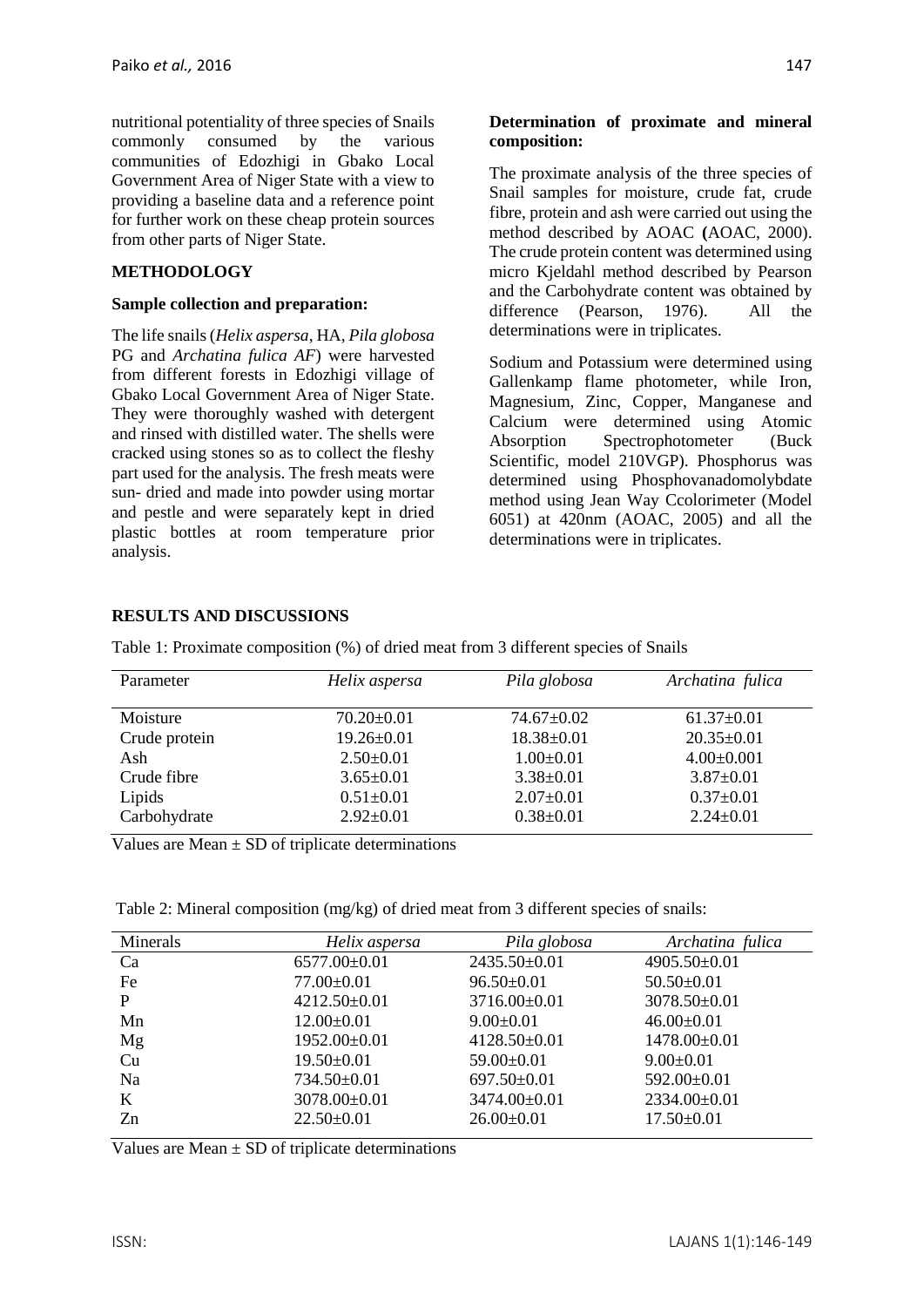The result of the proximate composition of the three species of snails popularly consumed in Edozhigi is presented in Table 1. The moisture content of 74.67±0.01%,70.20±0.02% and 61.37±0.01% obtained from the snails (PG),(HA) and (AF) fall within the range of 73.67 to 99.20% reported by (Eneji, Ogogo, Emmanuel-Ikpeme and Okon, 2008). These values were lower than the value reported for *Pila globosa* (85.5%) found in Europe and Africa. These high moisture contents could affect the shelve life of the snail meat. The crude protein content of 18.38± 0.01%, 19.26±0.01% and 20.35±0.01% were obtained for PG, HA and AF respectively. These values fall within the range of value of 20.2% protein for snails which compares favorably with values obtained from other animal food protein sources such as chicken (20.5%), mutton (16.9%) and fish (22.7%) (F.A.O., 2001). These high values indicate that Snail meat could serve as a good source of protein. The fat content of 2.07±0.01%, 0.51±0.01% and 0.37±0.01% were found in PG, HA and AF respectively. The value 2.07±0.01% obtained for PG is higher than the value 0.06% obtained for *Pila globosa*  (Obande, Omeji and Isiguzo, 2013). The value of 0.37±0.01% recorded for AF is lower compared to 0.82-0.95% for *Archatina fulica* (Hamzat, 2004). The fat contents of the snails are generally lower compared to 9.6%, 21.4% and 23.0% reported for egg, mutton and duck product **(**F.A.O., 2001). Such differences are not unusual considering the mode of feeding of snails and their habitat. The low lipid contents of the snails make them a good diet for low fat food requirement individuals and hence an antihypertensive remedy. The values of the crude fibre obtained for PG, HA and AF were 3.38±0.01%, 3.65±0.01% and 3.87±0.01% respectively, which are within the range of 0.50 to 1.50% for land and water snails (Eneji, Ogogo, Emmanuel-Ikpeme and Okon, 2008). The high fibre content in the snail meat can be used to compliment animal roughages.

The ash contents were generally low in the three species (1.00±0.01%, 2.50±0.01% and 4.00% for PG, HA and AF respectively). These values appeared to be lower than the reported values for *Pila globosa* (Obande, Omeji and Isiguzo, 2013) thus, indicating that snails are good source of minerals since the ash content of a material is a reflection of its mineral content.

Table 2 shows the mineral contents of the three species of snails. The results revealed that snail meat is rich in calcium and phosphorus with recorded values of 2435.50±0.01, 6577.00±0.01 and 4905.50±0.01mg/kg for calcium and 3716.50±0.01, 4212.50±0.01 and 3078.50±0.01 mg/kg for phosphorus in PG, HA and AF respectively. These values are higher compared to the reported values from the literature (129mg/100g Ca and 60.52mg/100g P), for *P. globosa* and (66.30mg/100g) Ca and (14.79mg/100g) P for (AF) **[15].** The iron contents were 96.50, 77.00 and 50.50mg/kg respectively. These values are higher compared to 6, 11.4, 0.1 and 1.9 mg/100g as obtained from kidney, milk and beef (Imevbore and Ademosun, 1998). The results of iron contents obtained for the samples showed that snails are good sources of iron and thus can balance the daily needs of pregnant and nursing mothers. The concentration of Mg, Na, K and Zn were also high in all the three species of snails. Considering the importance of these minerals for the normal functioning of the body, snail meat could serve as a good source of these essential minerals.

# **Conclusion**

The results of this study have shown that snails are undisputable good source of animal proteins and other essential mineral nutrients. The consumption of the snail meat though mostly guided by traditions and culture plays a vital role in human nutrition. They can be reared for a subsidiary source of income and for their high nutritional potentials (Banjo, Lawal and Songonuga, 2005).

# **REFERENCES**

- Cheney S. (2008). *Raising Snails*. Special reference and brief series 96-05 USDA/ARS/NAL, (Mini livestock) farming, Philipines. Pp 145-154.
- Odaibo A.B. (1997). *Snail and snail farming.* Edible land snails in Nigeria. Ibadan Stirling-Horden Publishers.1-11.
- Yoloye V.L. (2006). *Molluscs for mankind*; Inaugural lecture. Ilorin, University of Ilorin, Nigeria.
- Ebenso I.E., (2002). Consumption and sales of domesticated snails *Archachatina marginata* in rural Southern